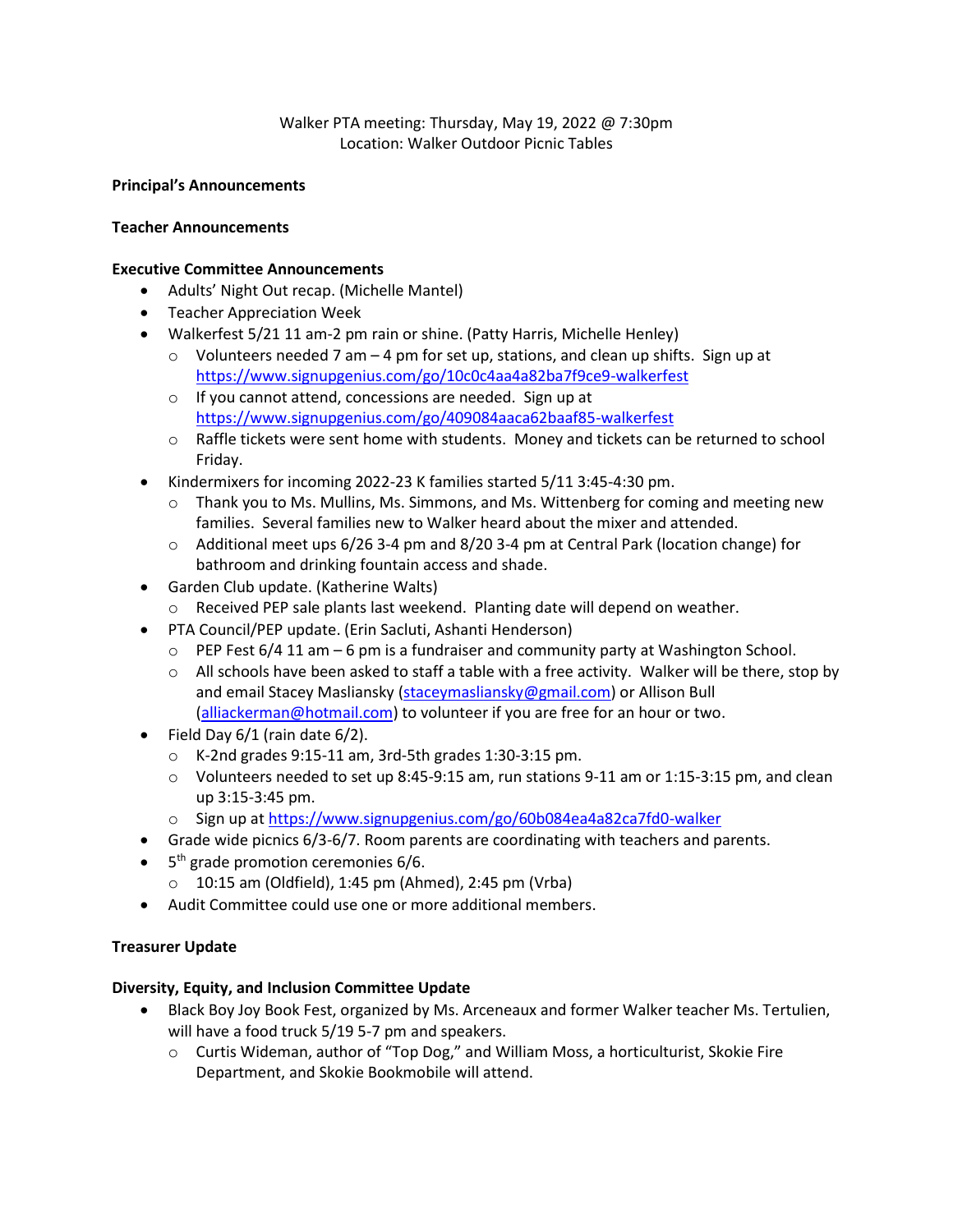• FAN Events: [https://www.familyactionnetwork.net/upcoming-events/;](https://www.familyactionnetwork.net/upcoming-events/) free, but registration is required to obtain a personal link.

# **Fundraising Committee Update**

- Walkerfest 5/21 11 am-2 pm rain or shine!
	- $\circ$  Masks are strongly encouraged if the event has to be held inside on the first floor of the school due to rain.
	- o Volunteers needed for these shifts:
		- Set up 7-9 am and 9-11 am.
		- Shift 1 for games, food, ticket sales, etc. 10:45 am-12:30 pm.
		- Shift 2 for games, food, ticket sales, etc. 12:15-2:15 pm.
		- Tear down 2-4 pm.
		- Sign up a[t https://www.signupgenius.com/go/10c0c4aa4a82ba7f9ce9-walkerfest](https://www.signupgenius.com/go/10c0c4aa4a82ba7f9ce9-walkerfest)
	- o Concession donations are still needed. Sign up at <https://www.signupgenius.com/go/409084aaca62baaf85-walkerfest>
- Restaurant day 5/4 recap.
- Please sign up at smile.amazon.com and select David E Walker PTA as your charity before you shop at this website.

## **Community Engagement Update**

- Spring dance and donation drive recap.
- Rice Center wish list collections in May.

## **Room Parent Update**

## **Volunteer Needs**

- Walkerfest 5/21 11 am-2 pm rain or shine. Volunteers needed 7 am-4 pm. Sign up at [https://www.signupgenius.com/go/10c0c4aa4a82ba7f9ce9-walkerfest.](https://www.signupgenius.com/go/10c0c4aa4a82ba7f9ce9-walkerfest)
- Walkerfest 5/21 concessions needed by 9 am. Sign up at [https://www.signupgenius.com/go/409084aaca62baaf85-walkerfest.](https://www.signupgenius.com/go/409084aaca62baaf85-walkerfest)
- PEP Fest 6/4 11 am-6 pm at Washington school. Volunteers needed to staff Walker table; email Stacey Masliansky at [staceymasliansky@gmail.com](mailto:staceymasliansky@gmail.com) or Allison Bull at alliackerman@hotmail.com.
- Join Walker Climate Action Team; email Jennifer Gilbert at [jennifergilbert333@gmail.com.](mailto:jennifergilbert333@gmail.com)
- · Join Garden Club; email Katherine Walts a[t kkwalts@gmail.com.](mailto:kkwalts@gmail.com)

## **New Business**

- Vote to approve 2022-23 teacher grant applications totaling \$1,350.
	- $\circ$  Ms. Nelson offers a free knitting club to 3<sup>rd</sup>-5<sup>th</sup> graders. Supplies totaling \$200 (needles, yarn, loom kit) will be purchased for 20 students.
	- o Ms. Hertel would like \$400 to expand Books of Belonging to provide one book in September to around 66 kindergartens for their personal library to celebrate the diversity of our Walker community. Books of Belonging provides three books per year to each 1st grader that is tied to equity weeks or celebrates other under-represented groups. Titles in the past included "Last Stop on Market Street" (BLM), "And Tango Makes Three" (LGBTQ+), "Mitzvah Pizza" (Jewish), "Dreamers" (LatinX and immigrant experience), and "Eyes That Kiss at the Corners" (AAPI).